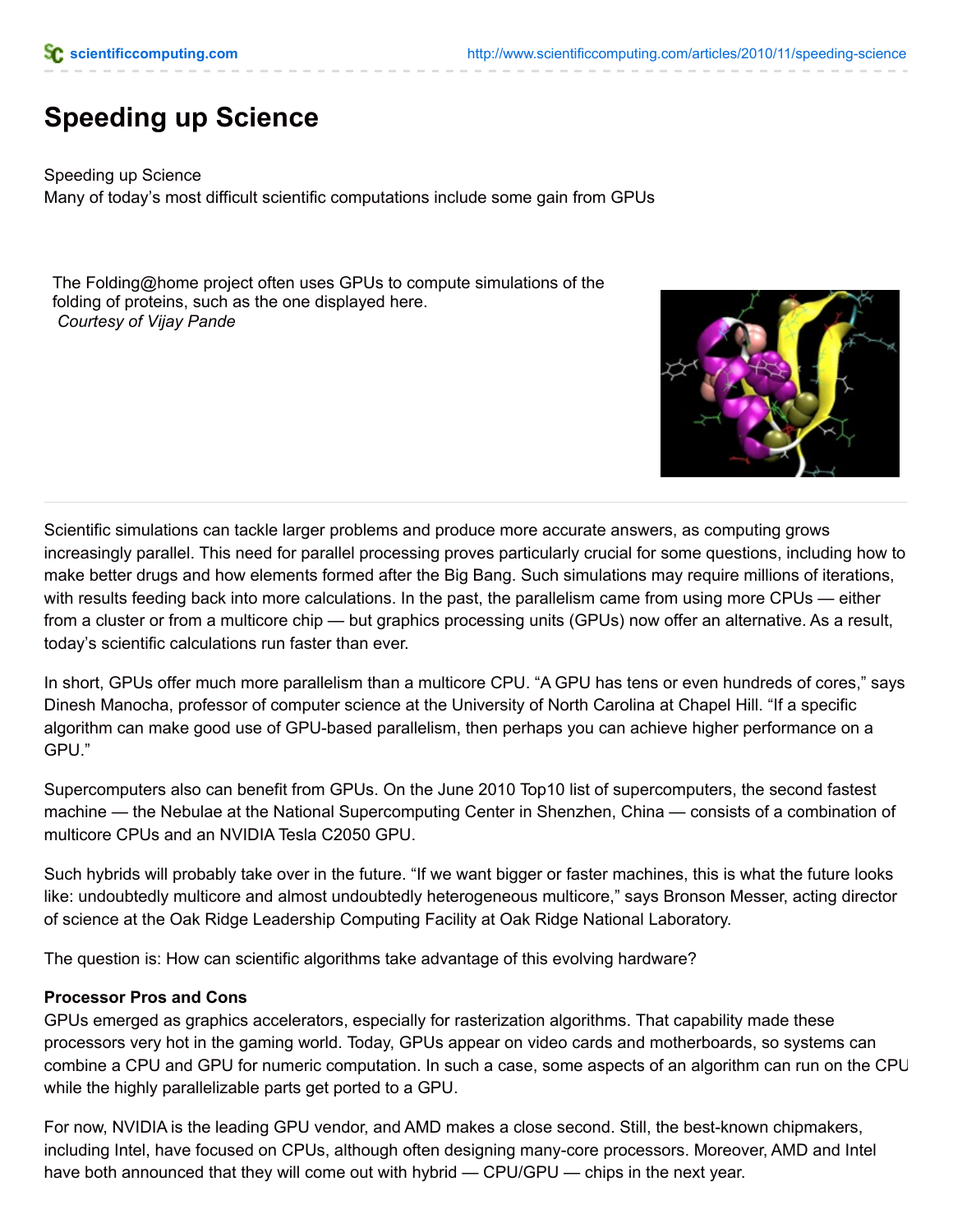In running dense linear algebra, GPUs can run some algorithms much faster than CPUs can. *Courtesy of Stan Tomov*

## **Accelerating Dense Linear Algebra** with GPUs



Nonetheless, it's not always clear what makes the best choice for a specific algorithm. As explained by Vijay Pande, associate professor of chemistry at Stanford University: "In terms of the science output, more-modern multicore CPUs and GPUs both can do much more powerful tasks than a single-core CPU, but it's not easy to say one is always better than the other." He continues, "To make a car analogy: GPUs are like a drag racer, very fast at one task, but not good as a general utility vehicle; multicore CPUs are much more general and still very powerful."

Pande truly understands the need for computing power. As director of the [Folding@home](mailto:Folding@home) distributed computing project, he is always looking for faster ways to study the folding and misfolding of proteins, which is crucial to their function. "There are limitations to what we can learn from traditional experimental research, and simulations allow one to make detailed models and predict how biological systems would behave," Pande says.

As a rule of thumb for picking or passing on a GPU, John Stone, a senior research programmer in the theoretical and computational biophysics group and NIH Resource for Macromolecular Modeling and Bioinformatics at the University of Illinois at Urbana-Champaign, says, "If an algorithm is largely sequential and branchy, it might not make a good match for a GPU."

## **Riding the Waves Faster**

Many areas of research — including acoustics, electromagnetics and fluid dynamics — require scientists to solve the wave equation, which is a second-order linear partial differential equation. For example, petroleum companies use this equation when searching for oil. Recently, Manocha's research team solved the acoustic wave equation entirely on GPUs for sound propagation. "This generated a speed improvement of a factor of almost 100 over prior methods," Manocha says.

In addition, scientific computation often relies on other basic capabilities, including linear algebra. Stan Tomov, a computer scientist at the University of Tennessee, works in this area. "Our software allows the user to specify their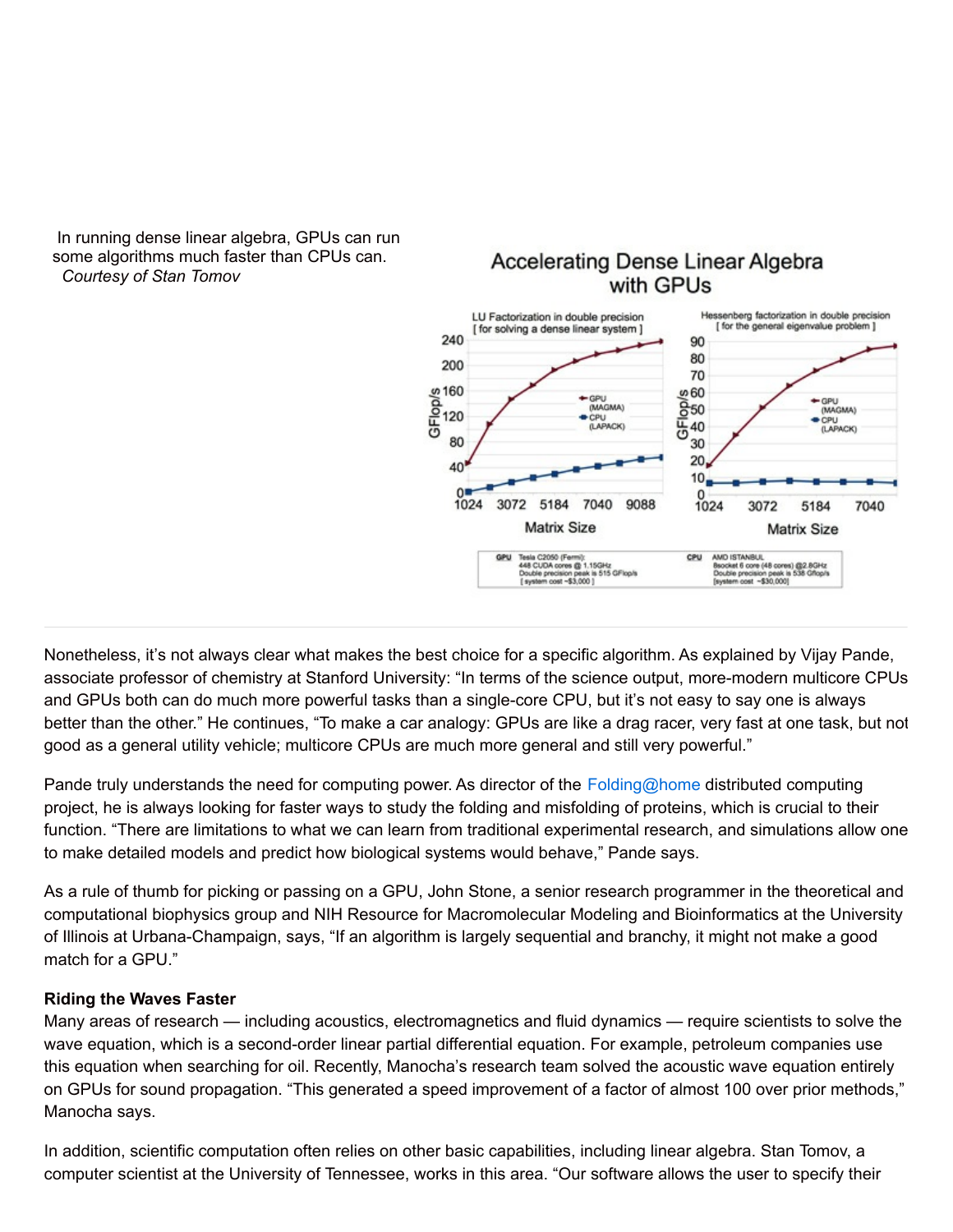Here the satellite tobacco mosaic virus was colored by the electrostatic field created by the virus capsid and contained RNA. The small purple and yellow atoms surrounding the virus structure were added to neutralize this electrostatic field in the completed model in preparation for a molecular dynamics simulation. The electrostatic field was calculated using a linear-time multilevel summation method electrostatics algorithm running on an NVIDIA Tesla C1060 GPU, at a speed just over 26 times faster than a single CPU core, or 6.6 times faster than a typical 4-core CPU. The GPU-accelerated multilevel summation method algorithm is implemented in the freely available molecular visualization and analysis tool VMD (www.ks.uiuc.edu/Research/vmd).



*Courtesy of Theoretical and Computational Biophysics Group, University of Illinois at Urbana-Champaign*

hardware context — like five cores and two GPUs, say — and the software is designed to use the maximum capability of those hardware resources," Tomov says.

When Tomov started porting linear algebra algorithms to GPUs, he admits that he was skeptical. "Previous research was showing that older GPUs were not that good for some algebra," he says. For instance, some applications need so-called dense linear algebra. For it to run faster than the limits imposed by the speed of the main GPU memory, these algorithms need intermediate memories, or cache, that is closer to the processor and, thereby, faster to access. Today, some GPUs include a memory cache and, in general, have well-developed memory hierarchy. As a result, Tomov says that GPUs can run many algebra algorithms 10 times faster than even a high-end multicore system.

Where CPUs didn't do a very good job with a scientific algorithm, the speed up from going to a GPU could be even better. For example, Stone and his colleagues recently ported a histogram function — one that shows the distances between atoms in a molecular simulation — and the code ran 92 times faster. In talking about this work, Stone says, "When the speed up is greater than about 30, you're in a situation where the algorithm hit a weak spot on a CPU or the implementation lacked something."

### **Simulating the Stars**

The key to making GPUs central to scientific computing is moving from one-offs to general solutions. A key issue is keeping the data near the GPU. "With a heterogeneous architecture, you need to cast your data structures to maximize data locality and exploit as much parallelism as possible," says Messer at Oak Ridge. "You need to minimize data movement as much as possible, keeping the data close to where they will be processed."

Moreover, Messer says, "We want a code that a scientist or developer can work with and, whether running on a machine with GPUs or not and one core or many, it's the same code base, and it runs the same everywhere." He adds, "That's the aim of lots of compiler vendors and tool vendors."

Among other things, Messer and his colleagues generate code that simulates the synthesis of elements in supernovae, which are exploding stars. "It takes every sort of physics you can think of and all at once," Messer says. "To get a precise element synthesis, we knew we'd need to ramp up the computational intensity." In one component of those calculations, for example, Messer expected a 700 percent increase in runtime when enhancing the physical